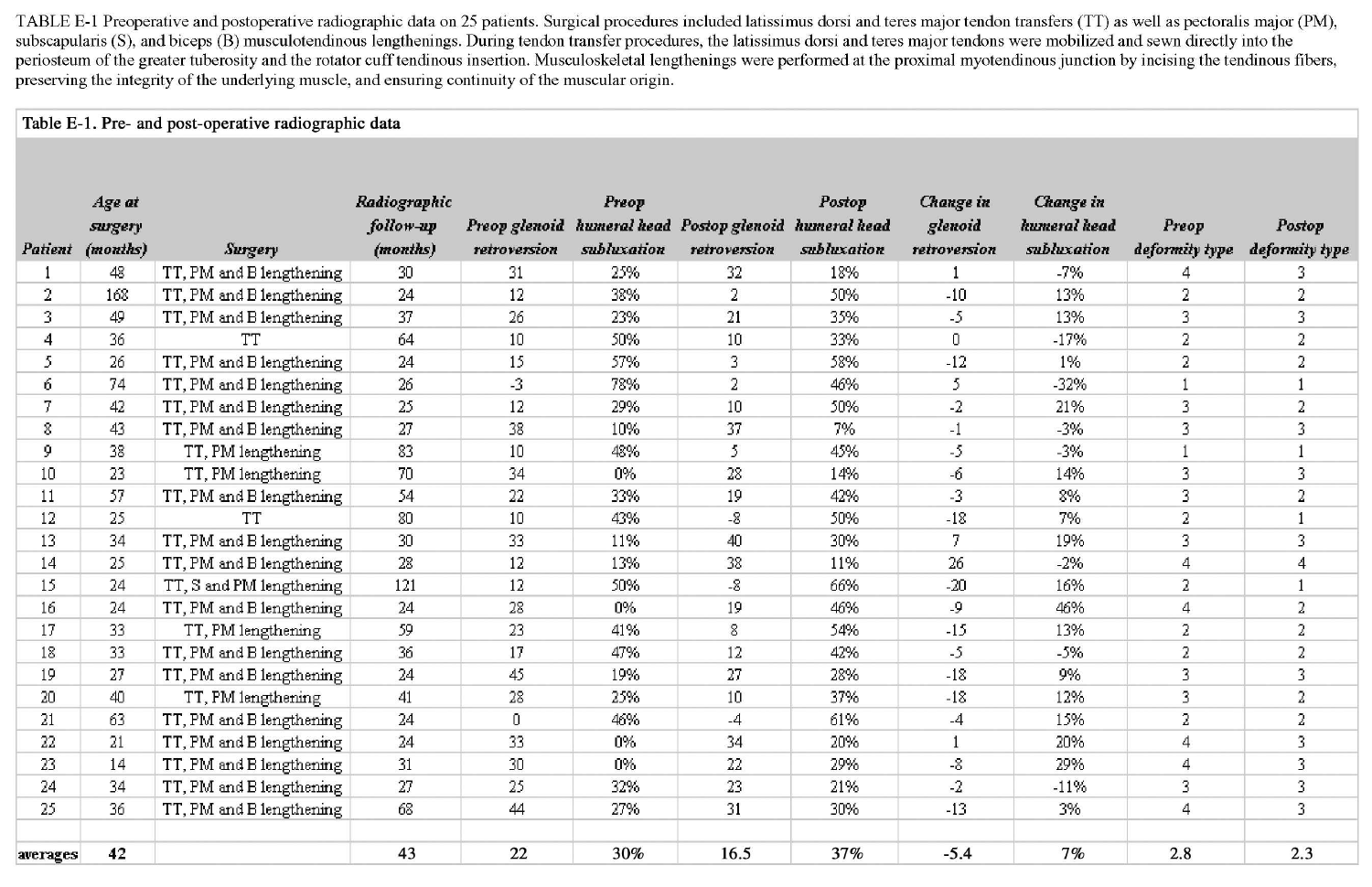|  | Table E-2. Classification of glenohumeral deformity in brachial plexus birth palsy. |  |  |  |
|--|-------------------------------------------------------------------------------------|--|--|--|
|  |                                                                                     |  |  |  |

| <b>Classification</b> | Features                                                                               |
|-----------------------|----------------------------------------------------------------------------------------|
| Type I                | $\le$ 5 degree difference in retroversion compared with unaffected shoulder            |
| Type II               | $\geq$ 5 degree difference in retroversion, minimal posterior humeral head subluxation |
| Type III              | posterior humeral head subluxation with <35% of head anterior to axis of scapula       |
| Type IV               | severe deformity, including presence of false glenoid                                  |
| Type V                | severe flattening of humeral head and glenoid, with posterior glenohumeral dislocation |
| Type VI               | infantile posterior glenohumeral dislocation                                           |
| Type VII              | proximal humeral growth arrest                                                         |